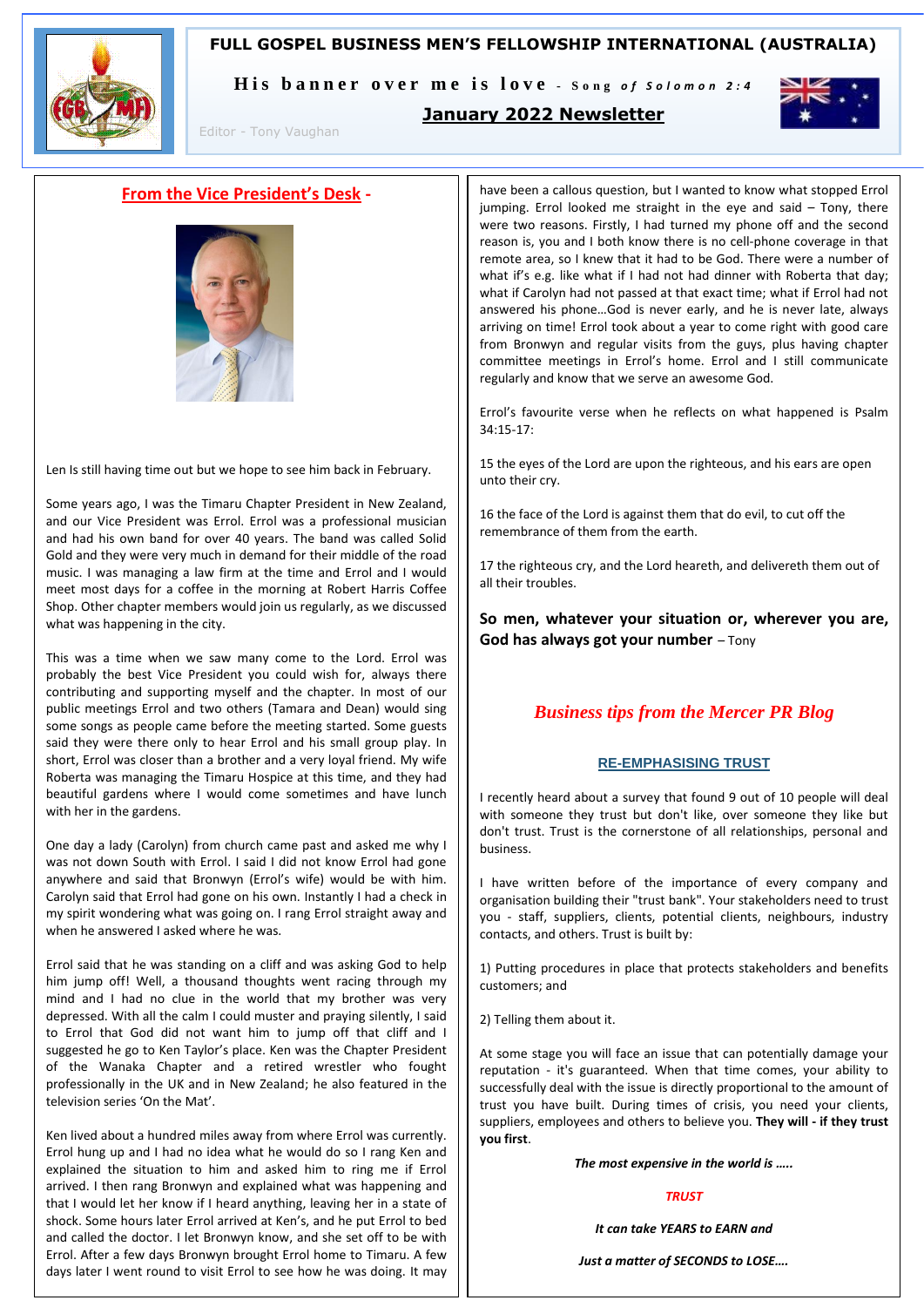

**Written by Bob & Debby Gass** Reasons for discontent

'They have dug...cracked cisterns that can hold no water at all!' Jeremiah 2:13 NLT

Let's take a moment to understand some of the reasons for discontent: (1) *Looking for happiness in the wrong places.* God said: 'My people have done two evil things: They have abandoned me - the fountain of living water. And...dug for themselves cracked cisterns that can hold no water at all' (Jeremiah 2:13 NLT)! There is an emptiness inside you that only God can fill, and he will, if you invite him in.

(2) *Failure to serve others.* How we treat others is often a reflection of how we feel about ourselves. Philosopher-poet Eric Hoffer said: 'The remarkable thing is that we really love our neighbour as ourselves: we do unto others as we do unto ourselves. We hate others when we hate ourselves. We are tolerant towards others when we tolerate ourselves. We forgive others when we forgive ourselves. We are prone to sacrifice others when we are ready to sacrifice ourselves. It is not only love of self but hatred of self which is at the root of the troubles that afflict our world.'

(3) *Comparing ourselves with others.* Paul writes, 'Rejoice with those who rejoice' (Romans 12:15 NIV). When you resent someone else's achievements or blessing, joy drains out of your life like a sieve. The Bible says: 'For as in one body we have many members, and the members do not all have the same function, so we, though many, are one body in Christ, and individually members one of another. Having gifts that differ according to the grace given to us, let us use them... Let love be genuine. Abhor what is evil; hold fast to what is good. Love one another with brotherly affection. Outdo one another in showing honour' (Romans 12:4- 10 ESV).

## **SALVATION PRAYER**

Dear Heavenly Father, I come to You in the Name of Your Son, Jesus. I admit that I am separated from You because of my sins, and I want to be right with You. Thank you for forgiving me of all my sins because of what Jesus did for me… "who Himself bore our sins in His own body on the tree, that we, having died to sins, might live for righteousness- -by whose stripes you were healed." (1 Peter 2:24) The Bible says "that if you confess with your mouth the Lord Jesus and believe in your heart that God has raised Him from the dead, you will be saved. For with the heart one believes unto righteousness, and with the mouth confession is made unto salvation." (Romans 10:9-10) I believe that Jesus Christ is the Son of God. I believe that Jesus was raised from the dead for my justification. I confess Jesus as my Lord & Saviour. I am now saved! Thank You Father God! Thank You Lord Jesus! Thank You Holy Spirit!



#### *A series of true stories compiled by John Wright – FGBMFI UK*

#### **Extreme Riches**

**A Report from Hmong Christians in South East Asia** '*These trials have come so that your faith— of greater worth than gold, which perishes even though refined by fire—may be proved genuine and may result in praise, glory and honour when Jesus Christ is revealed'*. **1 Peter 1:7** Believers in the Hmong tribe of Southeast Asia want to encourage Christians in the West. One of them said: "*The Communist authorities feel threatened because so many Hmong people are Christians.* 

*They beat the Christians to try to force them to return to their worship of evil spirits. The local police forbade us to become Christians. They threatened to put us in jail and even kill us."* Then a woman added. "*But if we have to die for Christ's sake, we are willing.*" These believers are willing to put themselves in even greater danger to let the world know they are standing strong in the face of persecution. The Hmong tribe is the largest of Southeast Asia and is experiencing the greatest growth of Christianity. It is also one of the most persecuted people groups. Another woman said, "*I thank God that we have remained strong. I do believe that the persecution is just a test of our faith in Christ.* 

*It brings out the true riches. It brings out the silver and the gold. Just pray that we will be faithful to the end."* Steel is strengthened through a tempering process—heated to extreme temperatures, beaten, and cooled. Then the process is repeated again and again, heating and beating the impurities away. A similar tempering process strengthens our faith. When we are heated by hatred from others, beaten by persecution, and then cooled by the gentle reassurance of God's presence, our impurities are driven out and our faith strengthened. Have you recognized the tempering process in your life? Don't resist any part of it. Learn from your brothers and sisters in the Hmong tribe. Your enemies will make you stronger as a result of their hatred.

#### **Confirmed by Tongues**

*The story of Rev. Ralph Goldenberg* A Jewish follower of Jesus was having second thoughts about being ordained into the Church of England ministry when he got the surprise of his life. A message in tongues was given during a home meeting which Ralph Goldenberg immediately recognised as Sudanese Arabic. Having grown up in Sudan, with the ability to speak several languages, he knew exactly what it meant.

And it could not have been a clearer confirmation of his calling. *"Allah be'hebak – Inta min al dam beta Ibrahiem – Al Angiel fi fomak" which translates as: "God loves you. You are from the blood of Abraham. The gospel is in your mouth."* The speaker hadn't even realised he had spoken a real (as opposed to an angelic) language. He then gave an interpretation of what he had said, as instructed by the Apostle Paul in 1 Corinthians 14.27: *"You are to proclaim the gospel and bring my people to the kingdom."* 

This miraculous incident sparked the beginning of a very fruitful 20 year ministry for the Rev Goldenberg, a former optometrist. *As recorded in his autobiography, 'Find the Truth and Lock it in Your Heart.' www.creativebooksolutions.com*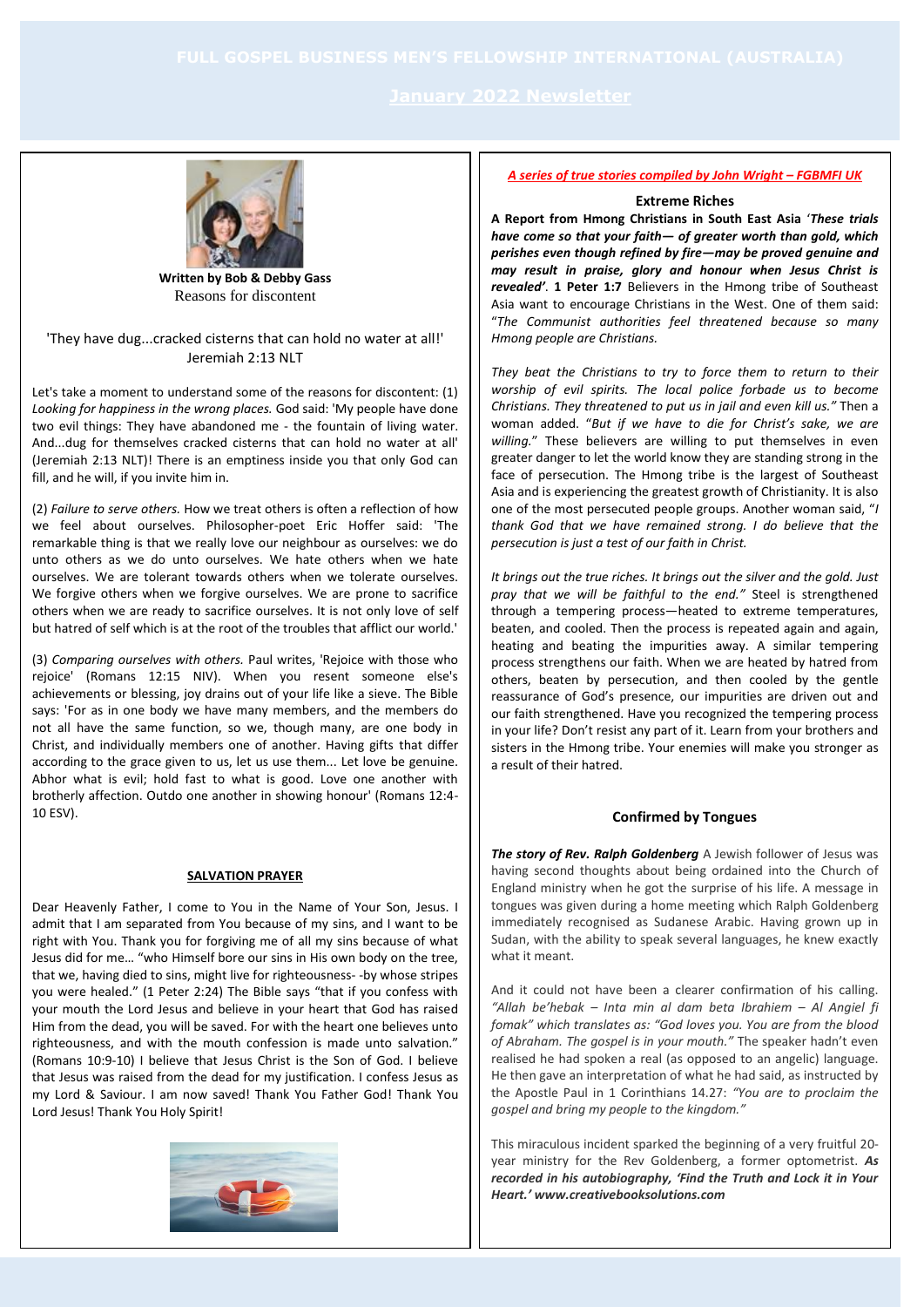## FGBMFI Business Tips

#### **THE NEW LEADER'S FIRST 100 DAYS - compiled by Don Myers**

Whether you're a new CEO, a new team leader, or the President of the U.S., the pressure to descend from the mountain and present the Tablets of Truth can be overwhelming. It is also a trap. The first thing you ought to do if you're the new person in charge is *nothing*!

Resist the temptation to 'Hit the Ground Running.' It is almost certain to be wrong. One, you don't know as much as you think you know. And if you start off by imposing your views on people, you're not going to have what you most need when you most need it—namely, the commitment of the people you need to get the work done. A new leader is in a temporary state of incompetence.

Your most important tool is an open and questioning mind and manner. It's your one chance to ask stupid questions!

### **EIGHT RULES** (AN AGENDA F0R THE FIRST 100 DAYS)

- 1. LISTEN. Ask open-ended questions and force yourself to listen, really listen, to what they say. That means not talking.
- 2. RESIST THE SAVIOR SYNDROME. This is not the time to announce a bold new strategy or 'vision.'
- 3. KEEP IT SIMPLE When people are deluged with long lists of priorities and action plans, their eyes glaze over and inaction reigns.

But when they are given a couple of concrete priorities wrapped inside a clear and simple theme, they can move ahead with purpose, leaving room for individual imagination and experience to fill in the details.

- 4. HIT PAUSE. When posed with a good question wait a beat. If you don't have the answer, promise to get back to them, and then do so.
- 5. LOOK FOR QUICK WINS. If you can find a few things that were serious flaws in the organization and fix them quickly, you can establish your credibility as a leader very fast.
- 6. SPELL IT OUT. Use your early management meetings to do more than meet and greet; this is the time to establish what you expect of them, to communicate your management philosophy, and to set the tone—it'll be hard to reset it later.
- 7. DON'T DIS YOUR PREDECESSOR. People forget that just about everyone who is there when the new leader arrives has worked for the old leader and probably has some loyalty to him or her.
- 8. GIVE FEEDBACK. By synthesizing what you learn and communicating it to the organization, you give your workers an ownership stake in the new agenda and improve your chances for broad-based support.